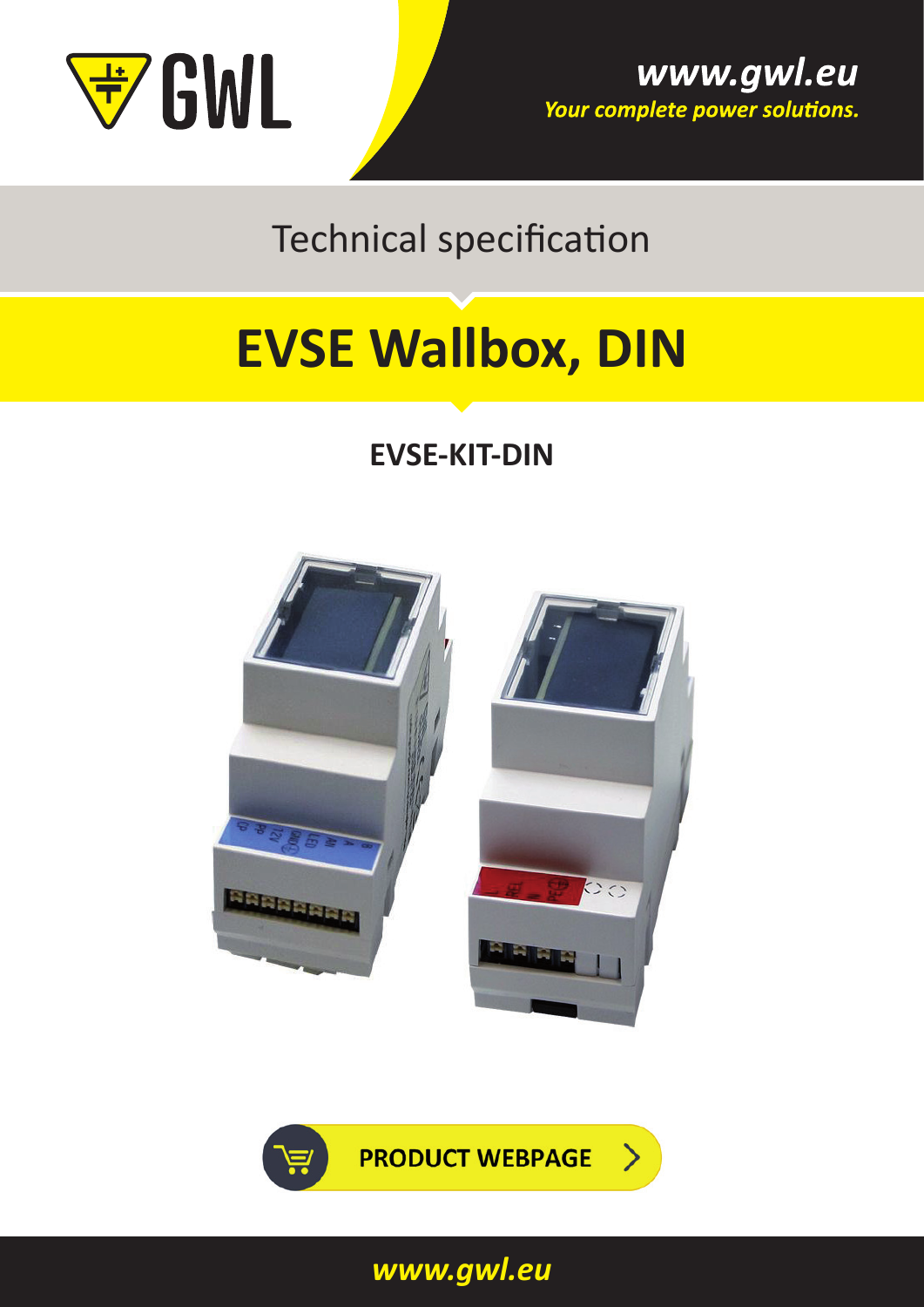

### www.gwl.eu Your complete power solutions.

## **EVSE Wallbox, DIN**

EVSE stands for electric vehicle supply equipment. It is an element that supplies electric energy for the recharging of electric or plug-in vehicles.

The EVSE board is supplied with default 32A settings.

Pilot signal duty cycle provided by EVSE defines maximum charging capacity. The car can define several states by pulling the pilot signal down to certain voltage levels (3V, 6V, 9V).

Based on this feedback, EVSE will trigger the relay for the vehicle to charge or evaluate the state as an error (electricity will not be provided to the output socket/connector).

#### GENERAL DESCRIPTION EVSE DIN

| <b>Parameters</b>                 |                                                                                     |
|-----------------------------------|-------------------------------------------------------------------------------------|
| Supply voltage                    | $90 - 265$ VAC                                                                      |
| Power consumption                 | < 1W                                                                                |
| AC/DC power                       | 1W or 3W                                                                            |
| Operating temperature             | $-20$ to 80 $^{\circ}$ C                                                            |
| Protection index                  | IP <sub>00</sub>                                                                    |
| Onboard resistor for external LED | 1k                                                                                  |
| Vehicle compatibility             | All vehicles according<br>to IEC 62196                                              |
| Connection options                | HC06 bluetooth,<br>UART-USB converter,<br>wifi ESP8266, ethernet<br>USR-TCP232/GSM, |

#### TECHNICAL SPECIFICATION

| <b>EVSE</b>                | <b>DIN</b> |
|----------------------------|------------|
| DIN rail mounting          | yes        |
| PP detection               | yes        |
| Power relay                | no         |
| 3phase                     | yes        |
| Fits inside Type2 or Type1 | no         |
| Wiring                     | easy       |
| Supports vehicles          | all        |
| Uart communication         | yes        |
| In production              | yes        |

#### EVSE DIN - BOARD DESCRIPTION

| <b>Parameters</b>              |                                                                     |
|--------------------------------|---------------------------------------------------------------------|
| Dimension (without connectors) | 86 x 29 x 25 mm                                                     |
| Mounting holes spacing         | 54 x 18 mm                                                          |
| Relay                          | 5A 250V                                                             |
| Weight                         | 85g                                                                 |
| Order code                     | <b>EVSE-DIN</b>                                                     |
| Options                        | RS485 driver,<br><b>HC06 bluetooth, UART</b><br>converter, 3W AC/DC |

For the minimum installation you can only wire 6pin X1 connector (required: L,N,REL,PE,PP,CP).

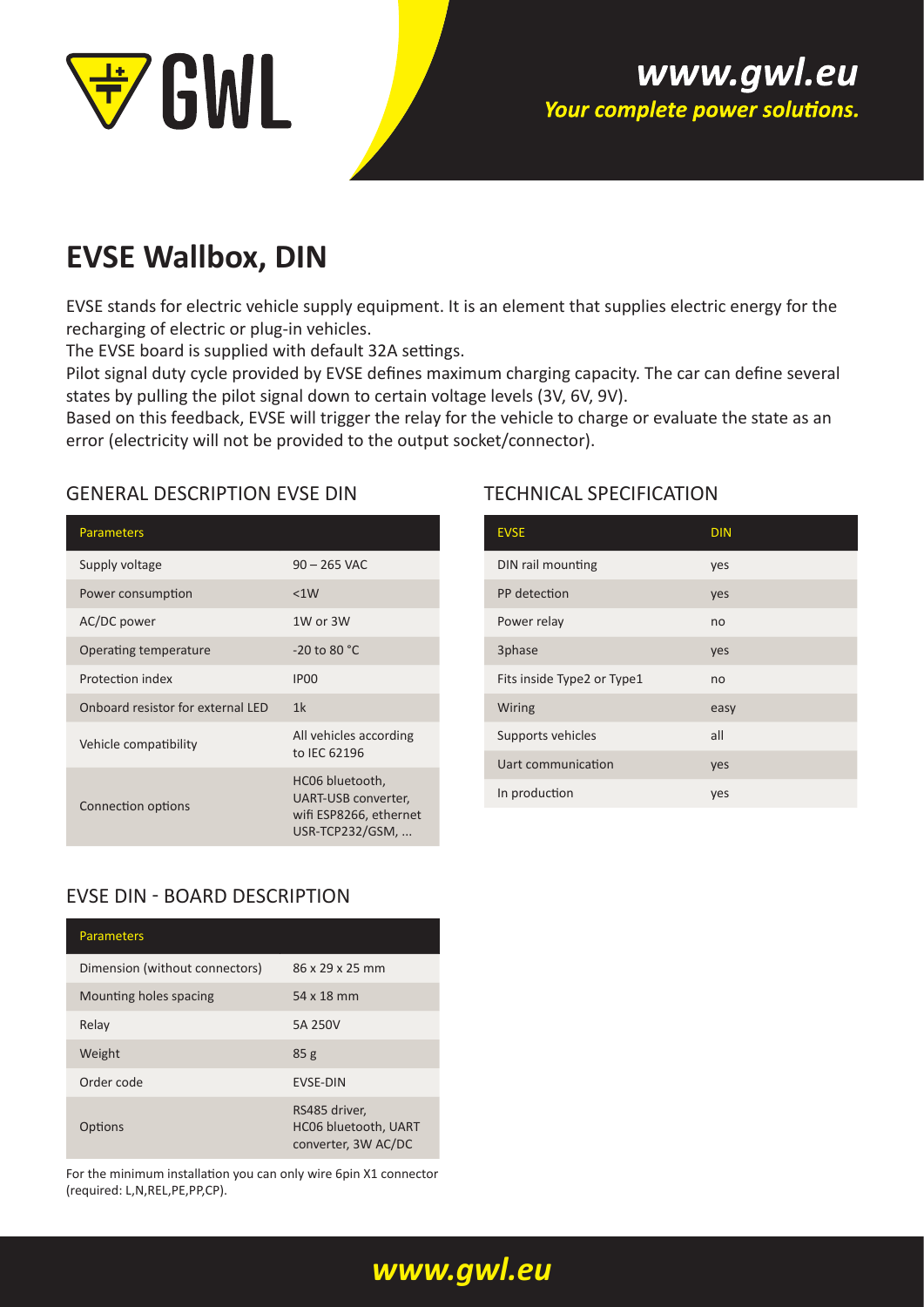

## www.gwl.eu Your complete power solutions.

#### OUTPUTS AND INPUTS:

| $X1$ connector = 6pins |                  |                                                                                   |
|------------------------|------------------|-----------------------------------------------------------------------------------|
| Pin                    | <b>Name</b>      | <b>Description</b>                                                                |
| 1: L                   | phase            | 230V power supply for EVSE board and external contactor                           |
| 2: N                   | neutral          | 230V power supply for EVSE board and external contactor                           |
| $3:$ rel               | relay output     | This output drives coil of an external contactor<br>Maximum allowed current is 3A |
| 4:PE                   | protection-earth | Ground reference                                                                  |
| 5:PP                   | proximity pilot  | To vehicle connector                                                              |
| 6:CP                   | control pilot    | To vehicle connector                                                              |

| $X2$ connector = 4pins |                 |                                                                    |
|------------------------|-----------------|--------------------------------------------------------------------|
| Pin                    | <b>Name</b>     | <b>Description</b>                                                 |
| 1:5V                   | 5V power output | Used as a power supply for external components (max 40mA)          |
| 2:LED                  | external LED    | Includes 1k resistor onboard, connects to LED anode against ground |
| 3:AN                   | analog input    | Used for button or current sensor input                            |
| $4:$ GND               | ground          | Ground reference                                                   |



## *<www.gwl.eu>*